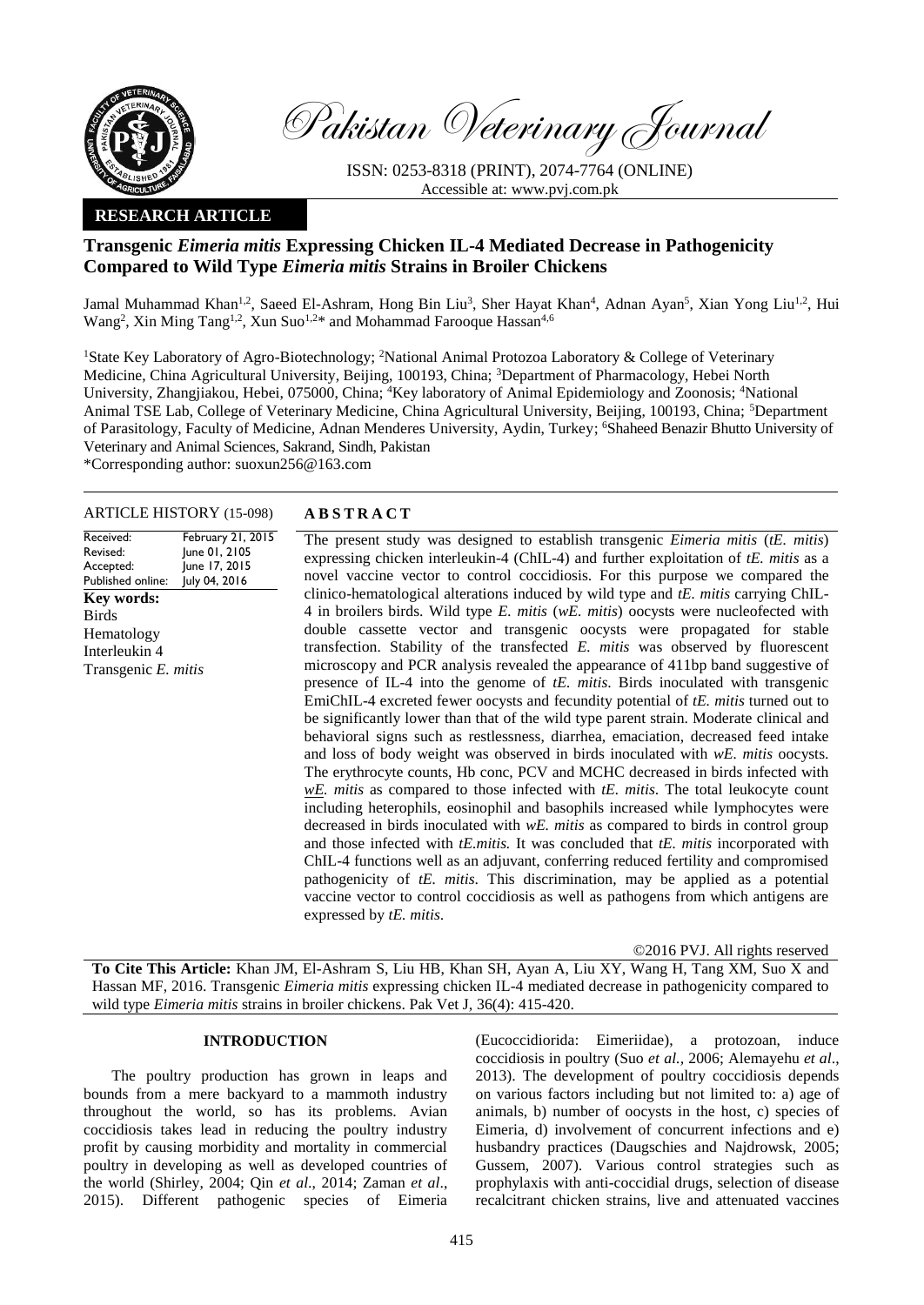and augmentation of innate immunity are actively applied to control coccidiosis. Each of these methods has advantages and some disadvantages in controlling coccidiosis (Qin *et al.,* 2014). Estimation of pathogenicity, virulence of *Eimeria* spp. and inclusion of different parasites as the vaccinal strains are imperative factors for devising effective control strategies against avian coccidiosis.

Genetic manipulation is potent tool to probe the biology of bacteria, viruses and parasites for devising novel strategies to control infections induced by these microbes (Hoelscher *et al*., 2006). Stable and transient transfection systems are well established in different parasites like: *Plasmodium falciparum* and *Toxoplasma gondii* (Goonewardene *et al*., 1993; Sibley *et al*., 1994). Recently, these strategies have also been successfully developed in *Eimeria* spp. (Yan *et al*., 2009) which resulted in the development of transgenic *Eimeria* spp. through genetic complementation. This encouraged the use of *Eimeria* spp. as novel vaccine delivery vehicles with enhanced yellow fluorescent proteins incorporated as model antigens.

*Eimeria mitis*, one of the seven species of Eimeria causing chicken coccidiosis, is considered as less pathogenic. Previously, genetic complementation of other Eimeria species like *E. maxima*, *E. tenella*, *E. acervulina* and *E. praecox* have been successfully accomplished; nevertheless, there is room for the *E. mitis* as a potential Eimerian pathogen to be manipulated as a vaccine vector to develop fresh immunity conferring vaccines. Biological characteristics of *Eimeria* spp. such as: prepatent period, intestinal localization and severity of necropsy lesions may also have huge implications in the probable potential of Eimeria spp. as vaccine vectors (Qin *et al.,* 2014). Cytokines have remarkable effects on the immunogenicity of antigens and play a pivotal role in shaping the nature of immune responses. Interleukin-4 (IL-4), for instance, importantly activates peripheral CD4+ T cells and stimulates antibody production against gastrointestinal parasites (Shirley *et al*., 2005). Therefore, keeping in view the above mentioned factors, we have presented *E. mitis* as an alternative vaccine vector to express the foreign elements. After determining the stable transfection, a prerequisite for the development of vaccine vector, we have transfected a double-cassette vector expressing enhanced yellow fluorescent protein (EYFP) and chicken IL-4. To estimate the level of aberrations in clinicohaematological indexes, and measure the oocyst output potential of the *tE. mitis* we have compared the parental *wE. mitis* with the *tE. mitis* strain.

## **MATERIALS AND METHODS**

**Ethical code:** The study got approval from the Provincial Administrative Committee of Laboratory Animals, Beijing, China and study was in accordance with the China Agricultural University, Institution of Animal Care and Use Committee guidelines.

**Parasites and experimental chickens:** Coccidia-free, 2-5 week-old Arbor Acre (AA) broiler chickens were used for passaging and maintaining the *wE. mitis* (Zhuozhou strain). For this purpose, one-day-old broiler chickens were procured from a local hatchery. The birds were fed on pathogen free feed. Feed and water was provided *ad libitum* during the whole experimental study. Standard measures were adopted regarding collection, purification and sporulation of *E. mitis* (Zhuozhou strain) oocysts as reported earlier (Huang *et al*., 2011; Yin *et al*., 2011).

**Construction of Plasmid and transfection of** *E. mitis:*  Based on the double expression-cassette plasmid pMic-EYFP/ACT-RFP, we constructed double expressioncassette plasmid His4-DHFR-EYFP/ACT-chIL-4-ACT (pHDEAAssIL4A) as previously (Yin *et al*., 2011). The red fluorescent protein RFP and EYFP genes were replaced with chicken IL-4 and reporter genes, dihydrofolate reductase DHFR and EYFP, respectively (Fig.1). The constructed plasmid was linearized by using restriction enzyme SnaBI that released the two expression cassettes from the backbone of plasmid (Fig. 1). Freshly extracted sporozoites of *E. mitis* were purified with the help of diethylaminoethy l-52 cellulose column and resuspended in a cytomix buffer containing 5 mM glutathione and 2 mM ATP (Huang *et al*., 2011). The Amaxa Nucleofector system and restriction enzyme mediated (REMI) strategy was followed for transfection of wild type *E. mitis* sporozoites. For the *in vivo* studies two million nucleofected sporozoites were inoculated into the seven day-old chicken via the cloacal route according to the previously described protocol (Yin *et al*., 2011). Collection and purification of oocysts from fecal material was done at 8 days post-inoculation. After the provision of standard sporulation time and temperature, oocysts were observed using fluorescence microscope (Leica, Germany). The transfected oocysts exhibiting DHFR-EYFP were observed and sorted from the progeny population by the MoFlo Cell Sorter (Dako-Cytomation, Fort Collins, CO) on the single cell mode and further inoculated into coccidia-free chicks for the propagation of next generation (Yan *et al*., 2009). This process of sorting and propagation was carried out 10 times to procure enough number of transgenic oocysts for the second phase of experiment. Finally the purified transgenic oocysts were re-suspended in 2.5%  $K_2Cr_2O_7$  and stored at 4°C for further studies.

**Genomic DNA analysis of** *tE. mitis***:** For validation of stable transfection of *E. mitis*, DNA was extracted from sporulated *tE. mitis* by phenol/chloroform extraction method as described (Liu *et al.*, 2013). Briefly, the DNA pellet was dissolved in deionized water with 0.4 mg/ml RNase H to acquire high-quality genomic DNA. PCR verification was performed with primer pairs for chIL-4 (5′-ATGAGCTCCTCACTGCCC -3′ and 5′- TCACTTATTTTTAGCTAGTTGGTGG-3′) to detect the presence of ChIL-4 in *tE*. *mitis.*

**Comparative prolific test of wild type and** *tE. mitis:*  Broiler birds, separated into two groups, (A and B) aged 2 weeks, were orally inoculated with 3000 *wE. mitis* and *tE. mitis* oocysts, respectively. In the first trial fecal samples from were collected every 24 hours between day 5 and day 11 post inoculation. In the second trial fecal samples were collected at the day five, seven, nine, and day eleven respectively. Finally, the oocyst dejection in droppings was determined using McMaster egg counting techniques (Lee *et al*., 2007; Huang *et al*., 2011).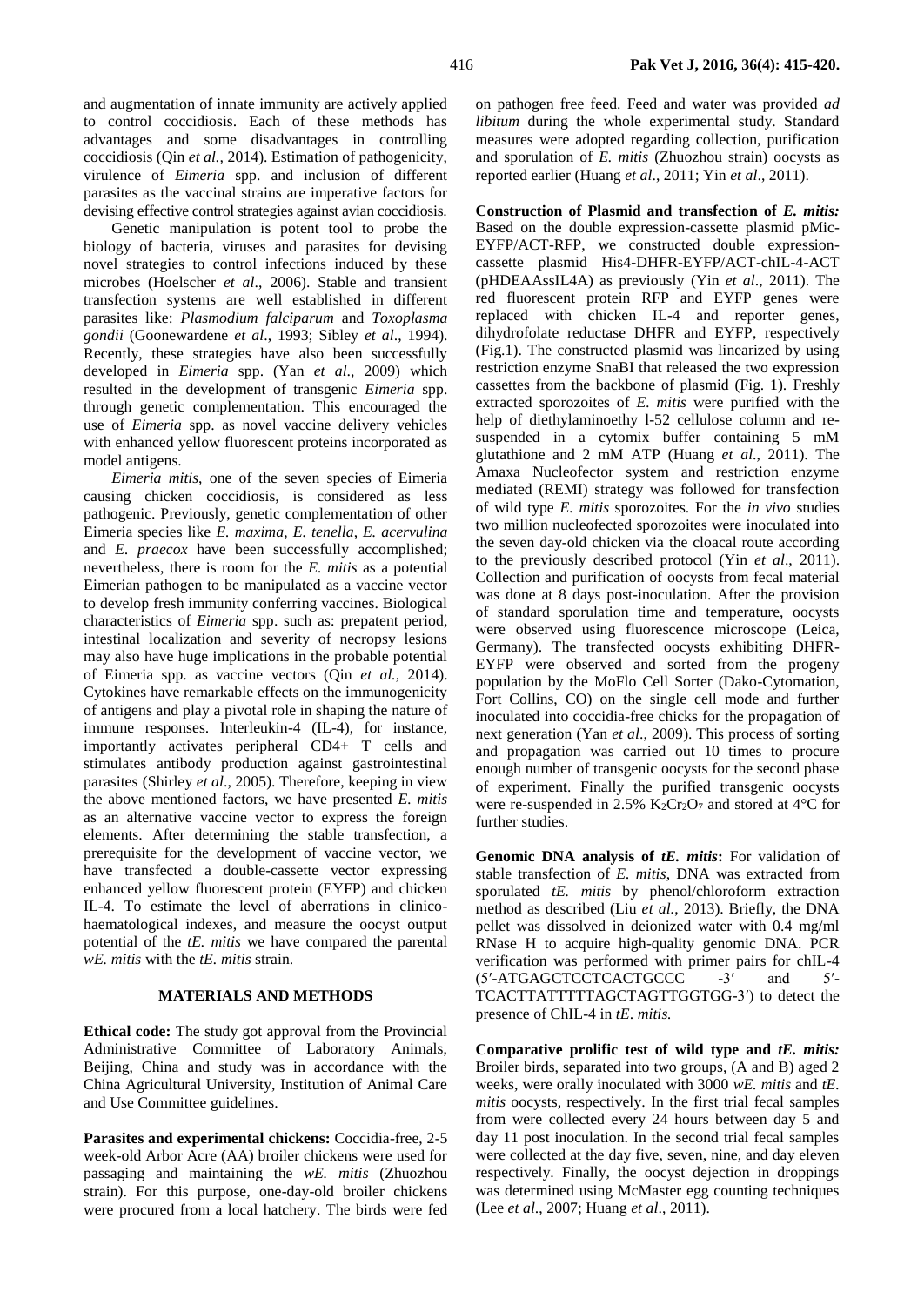#### **RESULTS**

**Transfection efficiency***:* The transfection efficiency of transgenic strain of *E. mitis* at different passages in droppings of broiler birds revealed the gradual increase in the appearance of sporulated oocysts population expressing EYFP. Transfection efficiency of transgenic strain of *E. mitis* at different passages in terms of sporulated oocysts in droppings of broiler birds were 0.26, 7.0, 37.0, 55.0, 63.0 and 71.0% in Ist, 2nd, 3rd, 4th, 5th and 6 th passage, respectively. After the first *in vivo* propagation and sorting, the rate of fluorescence was estimated by viewing freshly purified oocysts population in different concentration. The appearance of *tE. mitis* sporulated oocysts was 0.26% as compared to 0.8% transgenic unsporulated oocyst with 97.94% sporulated oocyst failed in acquiring EYFP. Only one percent oocysts refused to sporulate and did not acquire EYFP either. Using FACS sorting in the subsequent serial passages we observed gradual increase in the appearance of sporulated oocysts expressing EYFP (Fig. 2), up to  $71\%$  at the 6<sup>th</sup> passage.

**Comparative Reproduction Efficiency of** *wE. mitis and tE. mitis***:** We observed that *tE. mitis* presented a delay of minimum of 22-24hrs in acquiring oocysts dejection peak. As compared to the parental *w*ild type strain, *tE. mitis* oocysts output was reduced by 5-6 fold. The fertility potential of *tE. mitis* turned out to be significantly lower than that of *wE. mitis* (0.71x10<sup>6</sup>/bird vs 5.1x10<sup>6</sup>/bird).

**Validation of the stable transfection of** *E. mitis***:** The genomic DNA analysis of *tE. mitis* for effective formation of stable transfected EmiChIL-4 revealed the presence of pHDEAAssIL4A containing EYFP and IL-4 gene fragments in the transgenic parasites by PCR detection of genomic DNA (Fig. 3). PCR analysis revealed the appearance of 411bp band which is suggestive of presence of IL-4 into the genome of *tE. mitis*.

**Clinico-hematological analysis:** The frequency of different clinical and behavioral signs induced by transgenic and wild type strains of *E. mitis* is presented in Table 1. Moderate clinical and behavioral signs like: restlessness, diarrhea, emaciation, decreased feed intake and loss of body weight were observed in *wE. mitis* infection. Very mild to no clinical signs were observed in birds inoculated with *tE. mitis* oocysts. Hematological analysis indicated that total erythrocyte counts, hemoglobin concentration, packed cell volume, mean corpuscular hemoglobin concentration were significantly decreased in birds infected with *wE. mitis* as compared to those infected with *tE. mitis* (Table 2), while mean corpuscular volume significantly increased in birds infected with *wE. mitis*. The total leukocyte counts including heterophil, monocyte, eosinophil and basophil

population were significantly increased while that of lymphocyte were decreased in birds inoculated with *wE. mitis* as compared to those in control group and/or infected with *tE. mitis* (Table 3).

#### **DISCUSSION**

Vaccination induces the most potent immunity against infectious diseases (Liniger *et al.*, 2007; Ullah *et al*., 2014). Live vaccine vehicles, based almost exclusively on recombinant bacteria and viruses expressing defined pathogen-derived antigens, represent powerful vaccine candidates for future developing strategies (Liniger *et al.*, 2007; Medina and Guzman, 2001). There exists a strong possibility to develop Eimeria-based eukaryotic vaccines as transfection manipulation strategy came true to *Eimeria* spp. (Liu *et al*., 2008; Huang *et al*., 2011; Clark *et al*., 2012). Recently, genetic manipulation of *E. tenella*, one of the extremely virulent species of chicken coccidia, using a double-cassette vector proved to be practicable and stable transfection system in this species expressing different fluorescent proteins (Qin *et al*., 2014). This stable establishment of recombinant eimerian parasites with ascertained genetic background, the transgenic lines of *Eimeria* spp is a bold step towards the achievement of great aim of developing potent Eimeria-based eukaryotic vaccines. In this study, we successfully obtained a transgenic line of *E. mitis*, another species of chicken coccidia relatively less virulent, expressing EYFP and chicken IL-4, using a double-cassette expression vector system. In addition to this we estimated the reproductive efficiency and adjuvant efficacy of ChIL-4 in terms of hematological aberrations induced by *tE. mitis* as compared to parental *wE. mitis*. On the top of this we observed the birds for having severe or moderate clinical effects after the admission of transgenic and wild *E. mitis* strains. We observed the successful integration of linear plasmid with regulatory sequences derived from *E. tenella* with successful transfection and expression of EYFP in *tE. mitis*. The integration of linear plasmid as indicated by expression of EYFP confirms the functionality of regulatory sequences derived from *E. tenella*. In our study, PCR analysis revealed the appearance of 411bp band which is suggestive of presence of IL-4 into the genome of *tE. mitis*. These findings are in accordance with a previous report which manifested that *E. tenella* histone 4 promoters could function effectively in the stable transfection of *E. maxima*, *E. acervulina* and *E. praecox* (Zou *et al.*, 2009). In addition, these findings also support the accuracy of the methodologies and authenticity of the results obtained in this study. It has been reported that successful *in*- transfection techniques are valuable tool to study the functional analysis of parasite molecules related to host cell invasion, drug resistance and various aspects of host-parasite interactions (Ding *et al*., 2005).

Strategies which were applied to transfect *E. tenella*, such as nucleofection of sporozoites, REMI transfection and cloaca inoculation (Clark *et al.*, 2008; Yan *et al.*, 2009) proved to be equally useful for transfection of *E. mitis*. Applying the above reported methodologies, we obtained stably transfected *E. mitis* via fluorescent activated cell sorting (FACS), EYFP-expressing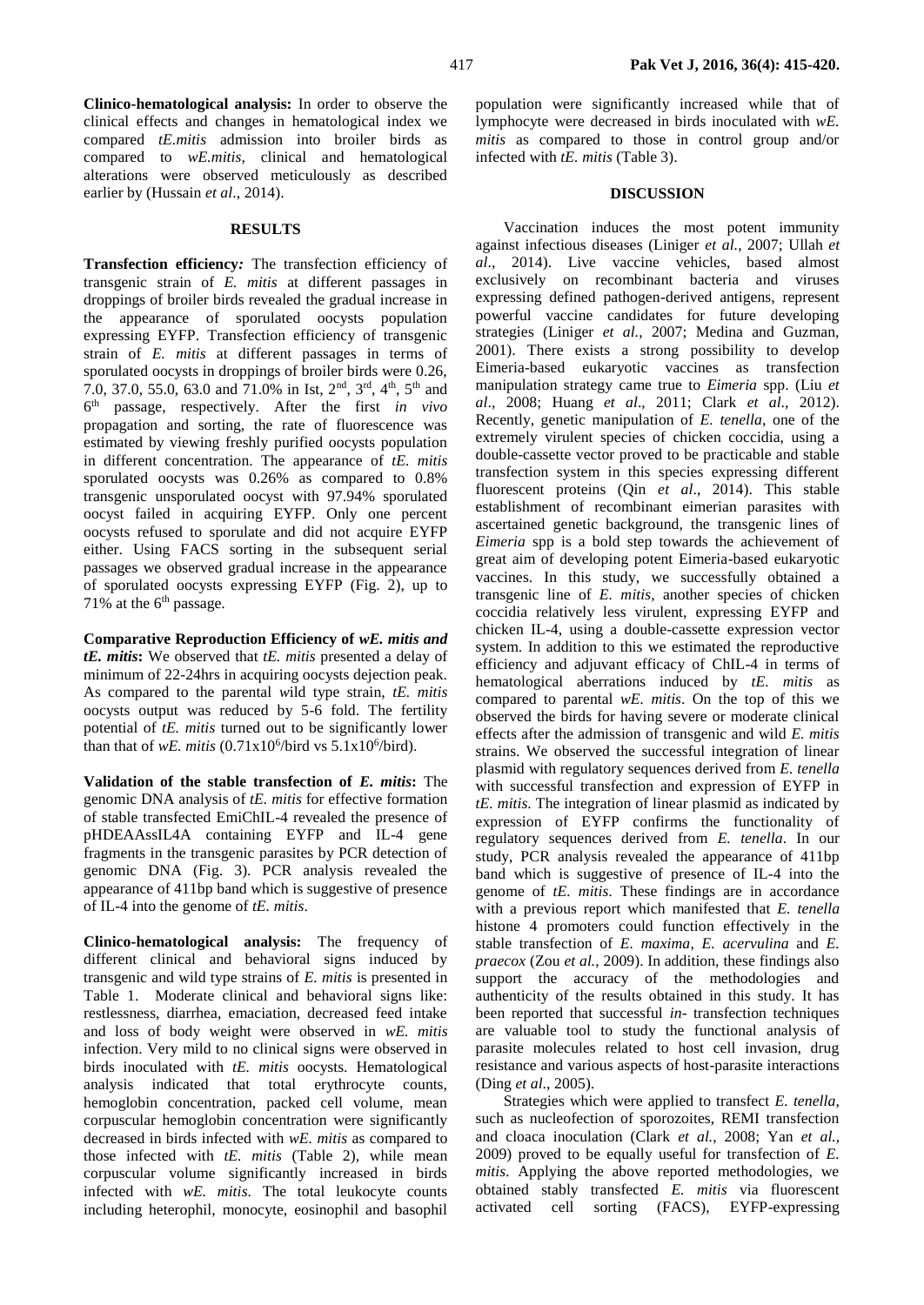transgenic oocysts through 6 consecutive passages. Ecesis of clonal population of transgenic parasite is a prerequisite, not only for establishment of Eimeria-based vaccines but also for the investigation of their phenotypes like: oocyst output and fecundity owing to the changes in genetic makeup and differences in integration sites. The reproduction and pattern of oocyst output are two considerable characters for Eimerian parasites when comparing a newly isolated population or a precocious line with a parental or reference strain (Yan *et al*., 2009). We observed phenotypic alterations induced by *tE. mitis.* We opine some phenotypic alterations such as oocyst shedding peak days and decreased fecundity could be due to the double cassette plasmid integration in clonal population. In present experimental research different hematological alterations caused by coccidiosis in chickens have also been reported (Adamu, 2013). This integration of linear plasmid in the genome of *tE. mitis* may have played vital role in displaying clinical and hematological alterations, either through expression of foreign genes and/or disruption of host genes. The mechanism involved in giving rise to clinico-hematological alterations needs meticulous mining of the genomic information including the integration locus of the transgene.

Transgenic population of poultry parasites is not necessarily less virulent or less productive (Liu *et al*., 2013). Contrary to our findings, Liu *et al.* (2013) reported an increased fecundity in case of transgenic *E. tenella* expressing M2e-EYFP. In our study, we observed that induced inoculation of one million sporulated transgenic oocysts did not pose adverse impacts on different tissues in chicken as compared to moderate clinical and behavioral changes seen in case of parental wild type inoculation.

Our data suggested that *tE. mitis* is less virulent than *wE. mitis* as in the latter case, the total leukocyte counts, monocyte population and basophil number increased. In addition to this the therapeutic nature of *tE. mitis* increased as compared to *wE. mitis* as hemoglobin concentration, total erythrocyte count, pack cell volume, mean corpuscular hemoglobin concentrations significantly reduced in birds inoculated with *wE. mitis*. Previously, it has been reported by *Huang et al.* (2011) that transgenic *E. tenella* elicited cellular, humoral and mucosal immunity and maintained immunogenicity with low pathogenicity. Similarly, we observed that *tE. mitis* caused an increased feed uptake and body weight; while, *wE. mitis* led to emaciation and diarrhea. Several others clinical and behavioral indicators suggested that *tE. mitis* might have induced humoral immunity in birds owing to insertion of Chicken IL-4 in linear plasmid; nevertheless, this needs further genetic manipulation and immune trials. However, the success of these initial studies supports extension to further molecular analysis. Based on the findings in this study we may credit insertion of ChIL-4 for the weakened pathogenicity of *tE. Mitis* as compared to *wE. mitis*. The quantity of foreign proteins expressed by the transgenic Eimerian parasite determines the magnitude of protective immunity to pathogen which provides foreign antigens. Relative limitation of expression of foreign proteins in transgenic parasite makes *tE. mitis* an excellent candidate for its usage as promising vaccine vector owing to its transgenic vulnerability; nevertheless, much more study is required to test its biological safety.

**Table 1:** Clinical Variables observed in different groups of broilers exposed to wild and transgenic *E. mitis.*

| Clinical signs          | Groups (Intensity of signs) |          |            |  |
|-------------------------|-----------------------------|----------|------------|--|
|                         |                             | в        |            |  |
|                         | Control                     | Wild     | Transgenic |  |
| Restlessness            |                             | $^{+++}$ |            |  |
| Emaciation              |                             | $^{+++}$ |            |  |
| Diarrhea                |                             | $^{+++}$ |            |  |
| <b>Ruffled feathers</b> |                             | $^{+++}$ | ٠          |  |
| Decreased feed intake   |                             | $^{++}$  |            |  |
| Decreased body weight   |                             | $^{++}$  | ÷          |  |
| Dullness and depression |                             | $^{+++}$ | ٠          |  |

Clinical alteration were categorized on the basis of severity into severe  $(++++)$ , moderate  $(+++)$ , mild  $(+)$  and very mild  $(+)$ .

**Table 2:** Hematological indices in birds exposed to wild and transgenic *E. mitis*

| Parameter/                                       | Groups of Broiler Birds |                   |                  |  |  |
|--------------------------------------------------|-------------------------|-------------------|------------------|--|--|
| Days post inoculation                            | A                       | в                 | C                |  |  |
| Erythrocyte (10 <sup>12</sup> /l)                |                         |                   |                  |  |  |
|                                                  | $3.24 \pm 0.03$         | $3.14 \pm 0.01$   | $3.2 \pm 0.02$   |  |  |
|                                                  | $3.24 \pm 0.07$         | $3.13 \pm 0.01$   | $3.16 \pm 0.01$  |  |  |
| 6                                                | $3.29 \pm 0.03$         | $2.62 \pm 0.03*$  | $3.09 \pm 0.01$  |  |  |
| Hemoglobin (g/dl)                                |                         |                   |                  |  |  |
| 2                                                | $13.84 \pm 0.01$        | $12.58 \pm 0.2$   | $13.37 \pm 0.25$ |  |  |
| 4                                                | $13.01 \pm 0.24$        | $11.11 \pm 0.40*$ | $13.03 \pm 0.25$ |  |  |
| 6                                                | $13.3 \pm 0.17$         | $9.42 \pm 0.09*$  | $12.74 \pm 0.33$ |  |  |
| Pack cell volume (%)                             |                         |                   |                  |  |  |
| 2                                                | 34.9±0.53               | 30.99±0.55        | 33.56±0.25       |  |  |
| 4                                                | 35.1±0.68               | 28.41±0.46*       | 33.29±0.17       |  |  |
| 6                                                | 35.17±0.30              | 28.14±0.28*       | 33.6±0.38        |  |  |
| Mean corpuscular volume (fL)                     |                         |                   |                  |  |  |
|                                                  | $126.4 \pm 0.37$        | $135.0 \pm 0.95$  | $126.4 \pm 0.63$ |  |  |
| 4                                                | $127.7 + 0.75$          | 135.2±0.45*       | 127.5±0.76       |  |  |
| 6                                                | $125.2 \pm 0.27$        | 135.5±0.57*       | 124.8±0.27       |  |  |
| Mean corpuscular hemoglobin concentration (g/dL) |                         |                   |                  |  |  |
| 2                                                | $35.2 \pm 0.28$         | $32.3 \pm 0.43$   | $33.4 \pm 0.13$  |  |  |
| 4                                                | 34.9±0.45               | 28.5±0.29*        | 32.9±0.19        |  |  |
| 6                                                | 34.8±0.29               | $27.9 \pm 0.21*$  | 32.7±0.35        |  |  |

Values (mean±SE) in rows bearing asterisk differ significantly (P<0.05) from control group. The group A served as control while the birds of groups B and C were inoculated with wild and *tE. mitis* respectively.

**Table 3:** Total and differential leukocyte cunts in broiler birds exposed to wild and *tE. mitis*

| Parameter/Days | Groups                                |                  |                 |  |  |
|----------------|---------------------------------------|------------------|-----------------|--|--|
|                | A                                     | в                | C               |  |  |
|                | Leukocyte counts (10 <sup>9</sup> /l) |                  |                 |  |  |
| 2              | $12.4 \pm 0.13$                       | $13.7 \pm 0.31$  | $12.3 \pm 0.05$ |  |  |
| 4              | $12.6 \pm 0.21$                       | $14.3 \pm 0.03*$ | $13.7 \pm 0.20$ |  |  |
| 6              | $12.7 \pm 0.05$                       | $17.5 \pm 0.14*$ | $14.3 \pm 0.29$ |  |  |
| Heterophil (%) |                                       |                  |                 |  |  |
| 2              | 51.4±0.59                             | 54.6±0.87        | $53.2 \pm 0.86$ |  |  |
| 4              | $52.1 \pm 0.68$                       | 54.8±0.68        | 53.9±0.83       |  |  |
| 6              | 53.3±0.37                             | 56.2±0.56*       | $56.2 \pm 0.6$  |  |  |
| Lymphocyte (%) |                                       |                  |                 |  |  |
| 2              | 39.1±0.38                             | 35.9±0.28        | $37.2 \pm 0.33$ |  |  |
| 4              | 38.1±0.57                             | 34.9±0.29*       | 36.5±0.12       |  |  |
| 6              | 38.3±0.22                             | 34.9±0.25*       | 36.7±0.29       |  |  |
| Monocyte (%)   |                                       |                  |                 |  |  |
| 2              | $4.93 \pm 0.08$                       | $4.81 \pm 0.02$  | $4.91 \pm 0.01$ |  |  |
| 4              | $4.88 \pm 0.03$                       | 5.1 $\pm$ 0.04*  | $5.13 \pm 0.04$ |  |  |
| 6              | $4.97 \pm 0.05$                       | $5.24 \pm 0.02*$ | $5.29 \pm 0.02$ |  |  |
| Eosinophil (%) |                                       |                  |                 |  |  |
| 2              | $1.91 \pm 0.01$                       | $2.01 \pm 0.03$  | $1.89 \pm 0.00$ |  |  |
| 4              | $1.92 \pm 0.01$                       | $2.15 \pm 0.01*$ | $1.94 \pm 0.01$ |  |  |
| 6              | $1.95 \pm 0.01$                       | $2.21 \pm 0.02*$ | $1.96 \pm 0.00$ |  |  |
| Basophil (%)   |                                       |                  |                 |  |  |
| 2              | 3.79±0.04                             | 3.84±0.02        | 3.74±0.02       |  |  |
| 4              | $3.93 \pm 0.01$                       | $4.19 \pm 0.03*$ | 3.86±0.02       |  |  |
| 6              | $3.89 \pm 0.02$                       | $4.68 \pm 0.05*$ | $3.93 \pm 0.03$ |  |  |

Values (mean $\pm$ SE) in rows bearing asterisk differ significantly (P $\leq$ 0.05) from control group. The group A served as control while the birds of groups B and C were inoculated with wild and transgenic strains of *E. mitis,* respectively.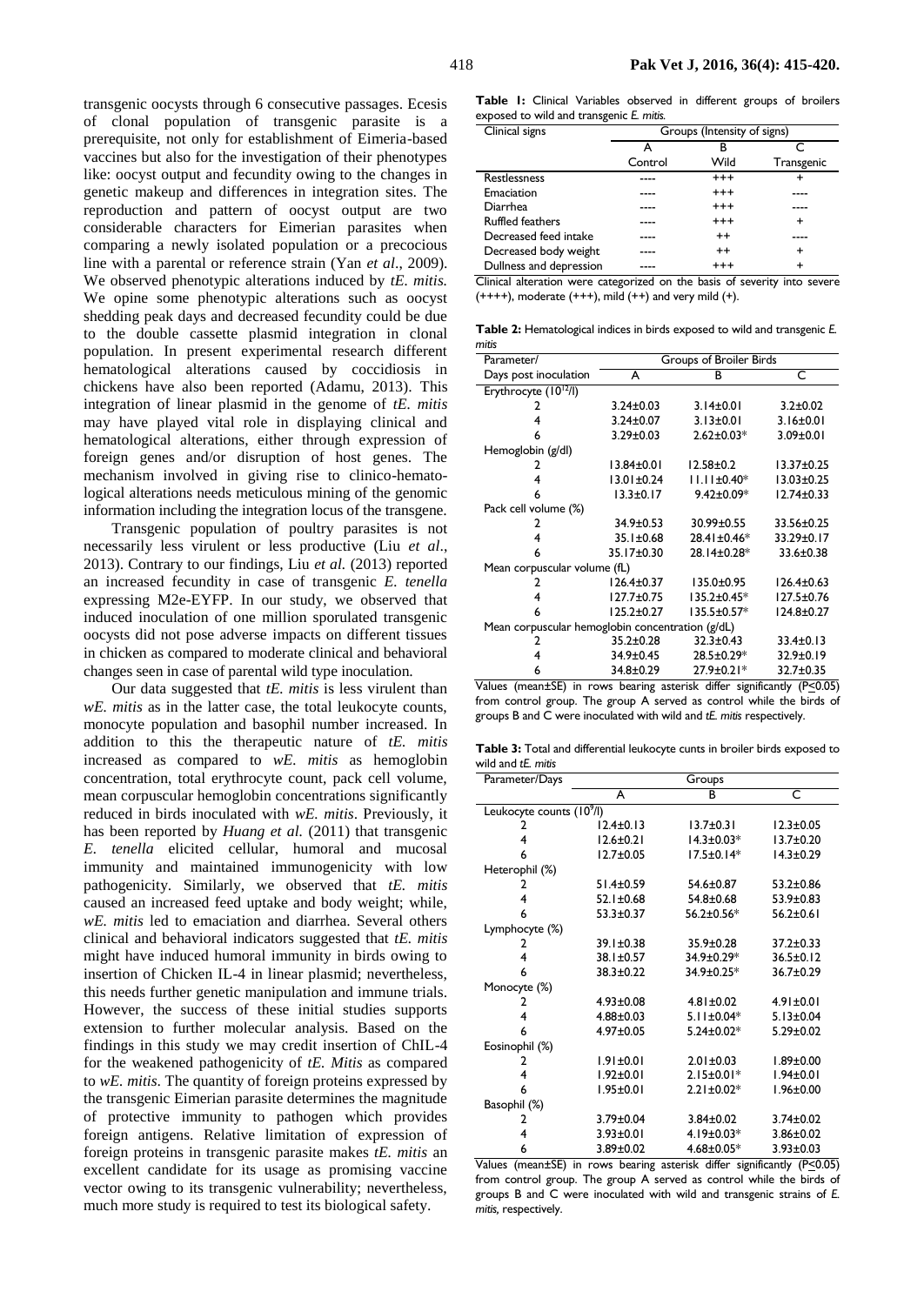

Fig. 1: Plasmid His4-DHFR-EYFP/ACT-chIL-4-ACT pHDEAAssIL4A).



Fig. 2: Establishment of stable *tE. mitis* expressing EYFP molecule. A) Fluorescent images of the 6<sup>th</sup> passage of sporulated oocyst of *tE. mitis* viewed under 10 ×; B & C) Fluorescent images of the *tE. mitis* viewed under 40×. All the pictures were taken as bright, fluorescent and merged images. Bar=20μm.



**Fig. 3:** Trans2K-Plus-DNA-Marker, Lane 2 and 3 represents the genomic DNA extracted from the *t*EmiChIL-4 transfected with linear and circular plasmid respectively by PCR amplification using primers ChIl-4-F and ChIL-4-R producing a 411bp product.

**Conclusions:** We have successfully developed the *in vivo* transfection of *tE. mitis* and acquired a transgenic population by using double cassette linear plasmid

carrying EYFP and IL-4. In addition to this we compared the fecundity potential and hematological aberrations induced by *tE. mitis* and *wE. mitis*. Our results encourage the possible manipulation of *tE. mitis* as a vaccine vector to cope-up with different pathogenic antigens.

**Author's contribution:** SE, XMT and XS conceived and designed the study. JMK, SHK and MFH executed the experiment. HBL studied hematology. AA, XYL and HW analyzed the data. All authors interpreted the data, critically revised the manuscript for important intellectual contents and approved the final version.

### **REFERENCES**

- Adamu M, Chaiwat B, Gongruttananun N and Vongpakorn M, 2013. Hematological, biochemical and histopathological changes caused by coccidiosis in chickens. Kasetsart J, 47: 238-246.
- Alemayehu A, Nuru M and Belina T, 2013. Prevalence of bovine coccidia in Kombolcha district of South Wollo, Ethiopia. J Vet Med Anim Health, 5: 41-45.